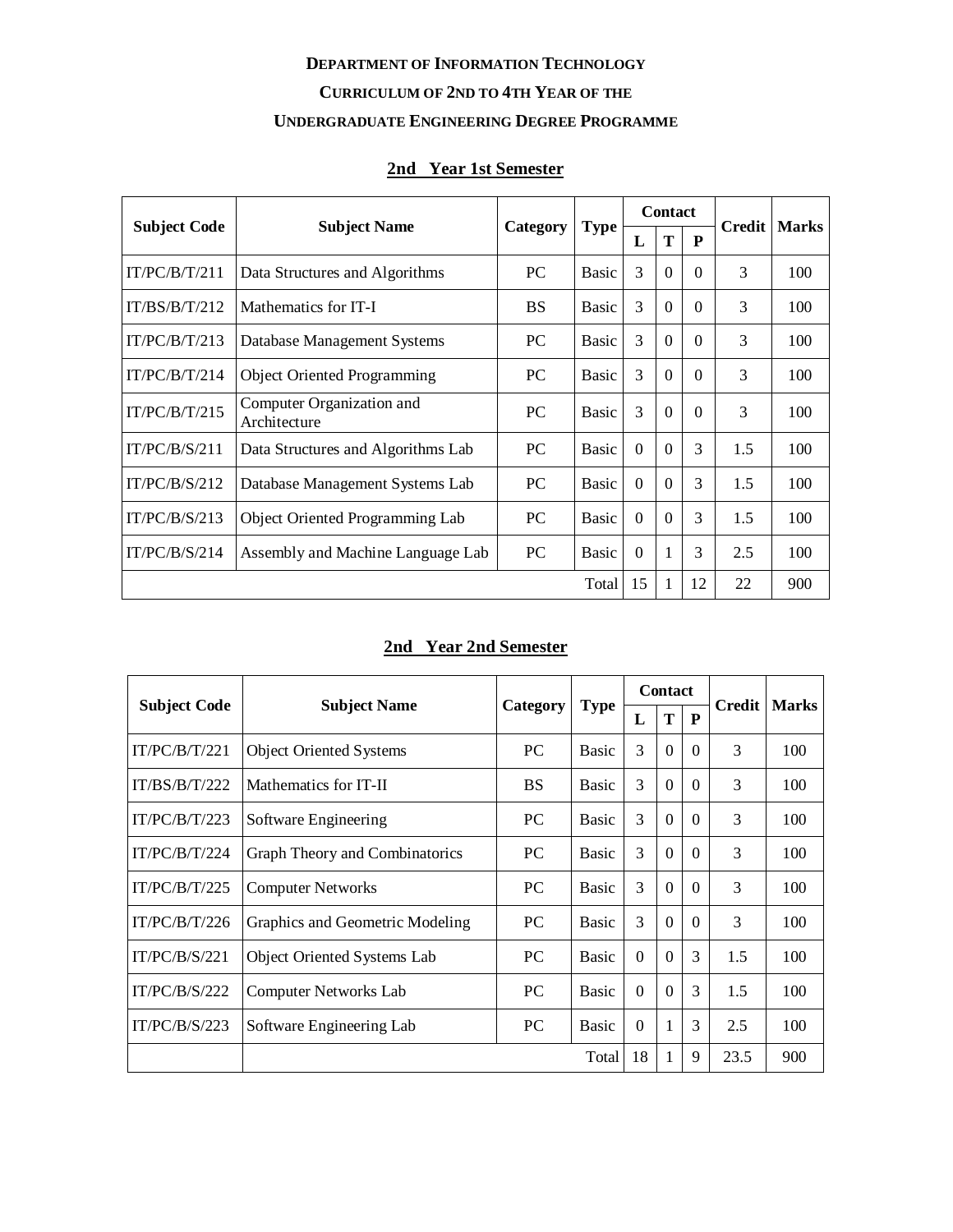#### **DEPARTMENT OF INFORMATION TECHNOLOGY**

### **CURRICULUM OF 2ND TO 4TH YEAR OF THE**

#### **UNDERGRADUATE ENGINEERING DEGREE PROGRAMME**

# **3rd Year 1st Semester**

| <b>Subject Code</b>                                | <b>Subject Name</b>                                                                                                                       |           |                | <b>Contact</b> |                |              | <b>Credit</b>  | <b>Marks</b> |
|----------------------------------------------------|-------------------------------------------------------------------------------------------------------------------------------------------|-----------|----------------|----------------|----------------|--------------|----------------|--------------|
|                                                    |                                                                                                                                           | Category  | <b>Type</b>    | L              | T              | $\mathbf{P}$ |                |              |
| IT/PE/B/T/311A<br>IT/PE/B/T/311B<br>IT/PE/B/T/311C | Elective-I<br>Cloud Computing<br>$\bullet$<br><b>Sensor Networks</b><br>$\bullet$<br>Artificial Intelligence<br>$\bullet$                 | PF.       | <b>Basic</b>   | $\overline{4}$ | $\Omega$       | $\Omega$     | $\overline{4}$ | 100          |
| IT/PC/B/T/312                                      | Wireless and Mobile Networks                                                                                                              | PC        | <b>Basic</b>   | 3              | $\theta$       | $\Omega$     | 3              | 100          |
| IT/PC/B/T/313                                      | Web Technologies $-I$                                                                                                                     | PC.       | <b>Basic</b>   | 3              | $\Omega$       | $\Omega$     | 3              | 100          |
| IT/PC/H/T/314                                      | Automata and Compiler                                                                                                                     | <b>PC</b> | Honours        | $\overline{4}$ | $\Omega$       | $\Omega$     | $\overline{4}$ | 100          |
| IT/PC/B/T/315                                      | <b>Operating Systems</b>                                                                                                                  | PC.       | <b>Basic</b>   | 3              | $\overline{0}$ | $\theta$     | 3              | 100          |
| IT/PE/B/S/311A<br>IT/PE/B/S/311B<br>IT/PE/B/S/311C | Elective-I Lab<br>Cloud Computing Lab<br>$\bullet$<br><b>Sensor Networks Lab</b><br>$\bullet$<br>Artificial Intelligence Lab<br>$\bullet$ | <b>PE</b> | <b>Basic</b>   | $\Omega$       | $\Omega$       | 3            | 1.5            | 100          |
| IT/PC/H/S/312                                      | Compiler Lab                                                                                                                              | <b>PC</b> | <b>Honours</b> | $\Omega$       | $\Omega$       | 3            | 1.5            | 100          |
| IT/PC/B/S/313                                      | <b>Operating System Laboratory</b>                                                                                                        | <b>PC</b> | <b>Basic</b>   | $\Omega$       | $\Omega$       | 3            | 1.5            | 100          |
|                                                    |                                                                                                                                           |           | Total          | 17             | $\Omega$       | 9            | 21.5           | 800          |

## **3rd Year 2nd Semester**

|                                                    |                                                                                                                      |           |                |          | <b>Contact</b> |                |               | <b>Marks</b> |
|----------------------------------------------------|----------------------------------------------------------------------------------------------------------------------|-----------|----------------|----------|----------------|----------------|---------------|--------------|
| <b>Subject Code</b>                                | <b>Subject Name</b>                                                                                                  | Category  | <b>Type</b>    | L        | T              | P              | <b>Credit</b> |              |
| IT/PC/B/T/321                                      | Design & Analysis of Algorithm                                                                                       | PC        | <b>Basic</b>   | 3        | $\Omega$       | $\theta$       | 3             | 100          |
| IT/PC/B/T/322                                      | <b>Information Security</b>                                                                                          | <b>PC</b> | <b>Basic</b>   | 3        | $\theta$       | $\theta$       | 3             | 100          |
| IT/PC/B/T/323                                      | Web Technologies $-II$                                                                                               | <b>PC</b> | <b>Basic</b>   | 3        | $\Omega$       | 0              | 3             | 100          |
| IT/PC/B/T/324                                      | Multimedia Coding and Communications                                                                                 | <b>PC</b> | <b>Basic</b>   | 3        | $\Omega$       | $\Omega$       | 3             | 100          |
| IT/PE/H/T/325A<br>IT/PE/H/T/325B<br>IT/PE/H/T/325C | Elective-II<br><b>Soft Computing</b><br>Big Data<br>$\bullet$<br>Mobile Applications Development                     | <b>PE</b> | <b>Honours</b> | 3        | $\overline{0}$ | $\mathbf{0}$   | 3             | 100          |
|                                                    | Open Elective                                                                                                        | <b>OE</b> | <b>Basic</b>   | 3        | $\Omega$       | $\Omega$       | 3             | 100          |
| IT/PC/B/S/321                                      | Web Application Laboratory                                                                                           | <b>PC</b> | <b>Basic</b>   | $\theta$ | $\Omega$       | 3              | 1.5           | 100          |
| IT/PE/H/S/322A<br>IT/PE/H/S/322B<br>IT/PE/H/S322C  | Elective - II-Lab<br>Soft Computing Lab<br>Big Data Lab<br>$\bullet$<br>Mobile<br>Applications<br>Development<br>Lab | <b>PE</b> | <b>Honours</b> | $\Omega$ | $\Omega$       | $\overline{3}$ | 1.5           | 100          |
| IT/PC/B/S/323                                      | Multimedia Lab                                                                                                       | <b>PC</b> | <b>Basic</b>   | $\theta$ | 1              | 3              | 2.5           | 100          |
|                                                    |                                                                                                                      |           | Total          | 18       | 1              | 9              | 23.5          | 900          |